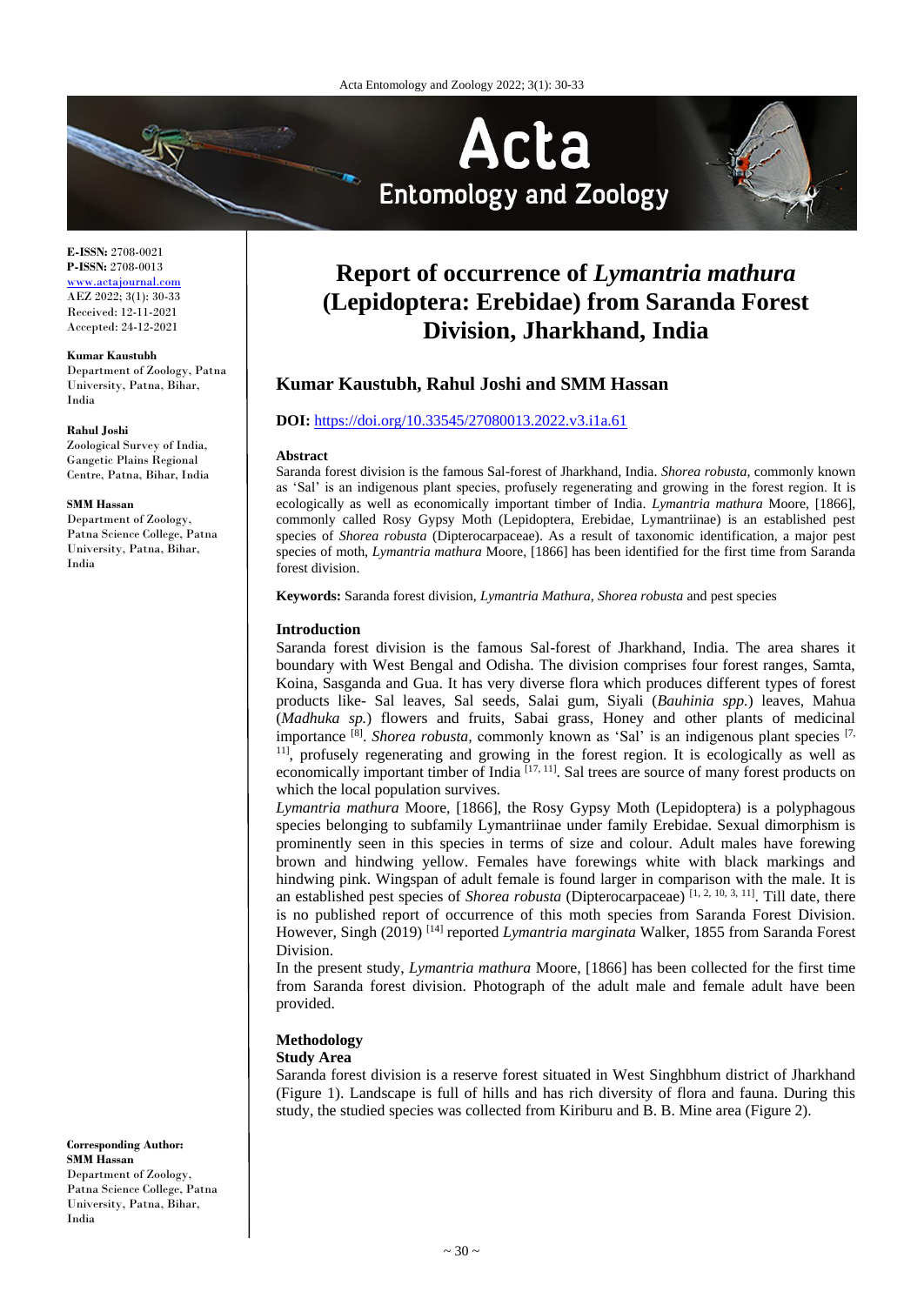

**Fig 1:** Map of India, Jharkhand and Saranda Forest Division (Courtesy-Google India)



**Fig 2:** Map of Saranda Forest Division showing the localities where moths were recorded (Courtesy-Google Earth)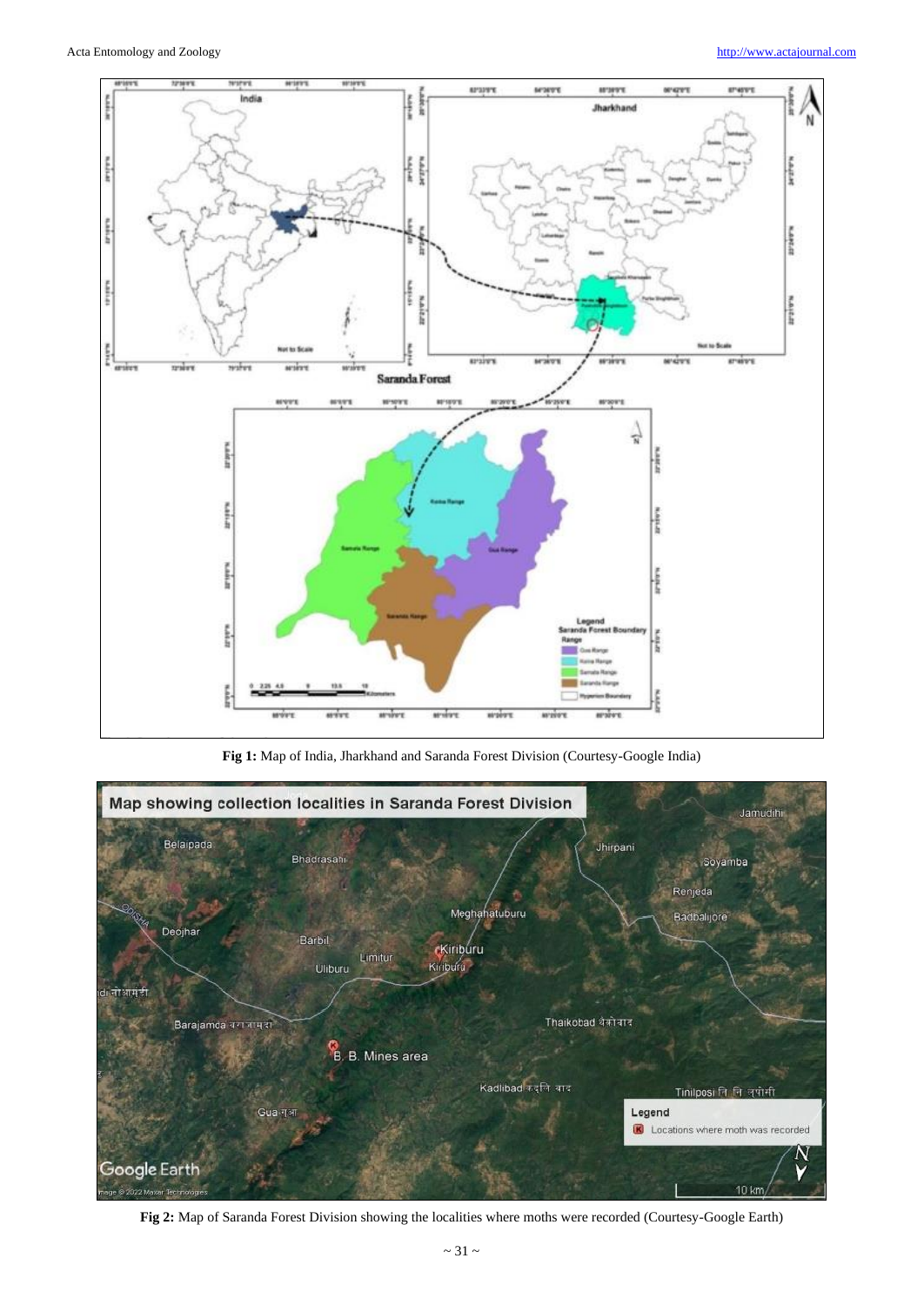

**Fig 3:** A survey locality (Tholkobad) in Saranda Forest Division, Jharkhand

# **Collection & Identification**

Adult moths were collected using vertical light traps fitted with Mercury bulb (200 W). Collection was done during pre-monsoon and post-monsoon seasons in the forest. The collected samples were treated as per recent techniques of Lepidopterology. Specimens were photographed using camera (Canon EOS 600D). All the specimens are deposited at the National Zoological Collection of Zoological Survey of India, Gangetic Plains Regional Centre, Patna, Bihar. Identification of the specimens was done with the help of relevant literature [4, 5, 12]. Detail about host plants and distribution was taken from Robinson *et al.* 2010; Shubhalaxmi *et al.*, 2011; Singh, 2019 and Singh 2022<sup>[9, 13,</sup> 14, 15] .

**Results and Discussion Family:** Erebidae **Subfamily:** Lymantriinae

# **Genus** *Lymantria* **Hübner**

Hübner [1819]; *Verz.bek.Schmett*. (10): 160. *Lymantria mathura* Moore, [1866] (Plate-1, Figure- 1 and 2) *Lymantria mathura* Moore, 1866; *Proc. Zool. Soc. Lond.* 1865 (3): 805.

*Material Examined*: India: Jharkhand, Saranda Forest, Kiriburu (22°07.066' N; 85°17.831' E), Alt.- 897.7 m, 13.xi.2017, 1 ex- $\beta$ , 01.x.2018-1ex- $\beta$ , 02.x.2018- 2ex- $\beta$ , 03.x.2018- 1 ex-♂, 06.viii.2019-1ex.-♀, 1ex-♂, B. B. Mine (22˚10.030 ̍ N; 85˚21.299 ̍ E), 523.9 m asl, 08.viii.2019- 1ex. $-\delta$  (Coll.by- K. Kaustubh).

*Distribution*: India: Bihar, Jharkhand, Maharashtra, Meghalaya, North West Himalaya, Sikkim, Uttarakhand and West Bengal (Singh, 2019). *Elsewhere*: China, Japan, Korea, Nepal (Singh, 2019).

*Host Plant*: *Lagerstroemia parviflora* (Lythraceae), *Mangifera indica* (Anacardiaceae), *Planchonia careya* (Lecythidaceae), *Quercus serrata* (Fagaceae), *Shorea robusta* (Dipterocarpaceae), *Syzygium cumini* (Myrtaceae), *Terminalia arjuna*, *Terminalia bellirica*, *Terminalia myriocarpa*, *Terminalia tomentosa* (Combretaceae) (Robinson *et al*. 2010), *Quercus griffithii* (Fagaceae) (Singh 2022 in Sondhi *et al.*).



**Plate 1:** *Lymantria mathura* Moore, [1866]



**Plate 2:** *Lymantria mathura* Moore, [1866]